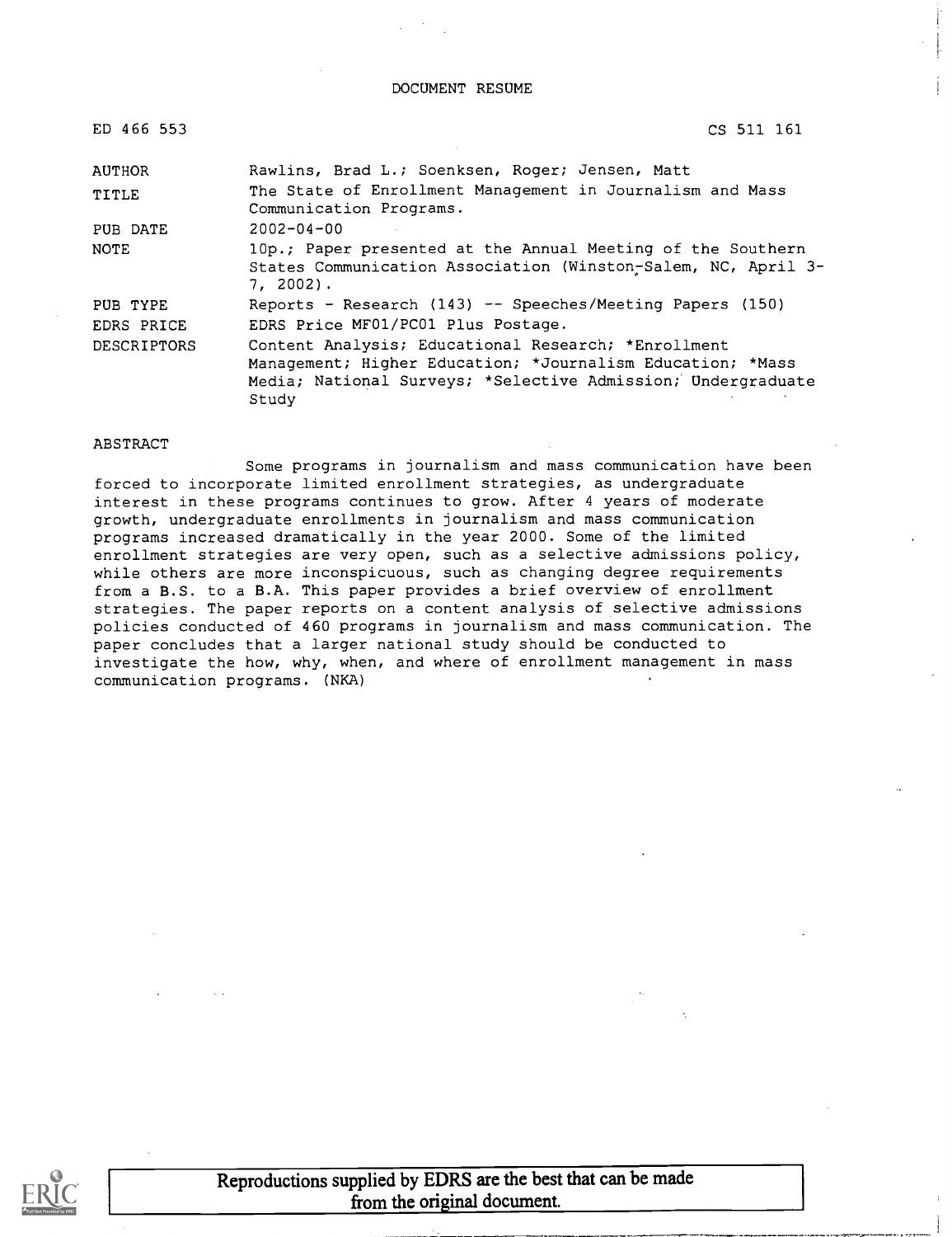$\ddot{\phantom{0}}$ 

## The State of Enrollment Management in Journalism and

## Mass Communication Programs

PERMISSION TO REPRODUCE AND DISSEMINATE THIS MATERIAL HAS BEEN GRANTED BY

 $B L$  Rawlins

TO THE EDUCATIONAL RESOURCES INFORMATION CENTER (ERIC)

1

U.S. DEPARTMENT OF EDUCATION<br>Office of Educational Research and Improvement<br>EDUCATIONAL RESOURCES INFORMATION CENTER (ERIC)

 $\frac{1}{2} \frac{1}{2} \frac{1}{2} \frac{1}{2} \frac{1}{2} \frac{1}{2} \frac{1}{2} \frac{1}{2} \frac{1}{2} \frac{1}{2} \frac{1}{2} \frac{1}{2} \frac{1}{2} \frac{1}{2} \frac{1}{2} \frac{1}{2} \frac{1}{2} \frac{1}{2} \frac{1}{2} \frac{1}{2} \frac{1}{2} \frac{1}{2} \frac{1}{2} \frac{1}{2} \frac{1}{2} \frac{1}{2} \frac{1}{2} \frac{1}{2} \frac{1}{2} \frac{1}{2} \frac{1}{2} \frac{$ 

This document has been reproduced as received from the person or organization originating it. Minor changes have been made to

Points of view or opinions stated in this document do not necessarily represent official OERI position or policy.

improve reproduction quality.

Brad L. Rawlins, Ph.D. Brigham Young University

Roger Soenksen, Ph.D. James Madison University

Matt Jensen, Master's Student Brigham Young University

Presented during the panel entitled "All the Students That Are Fit to Teach: Are Enrollment Management Programs Gatekeeping Students Effectively in Mass Communication Programs?" Co-sponsored by the Mass Communications and Public Relations Division, SSCA Annual Convention, April 3-7, 2002.



2 BEST COPY AVAILABLE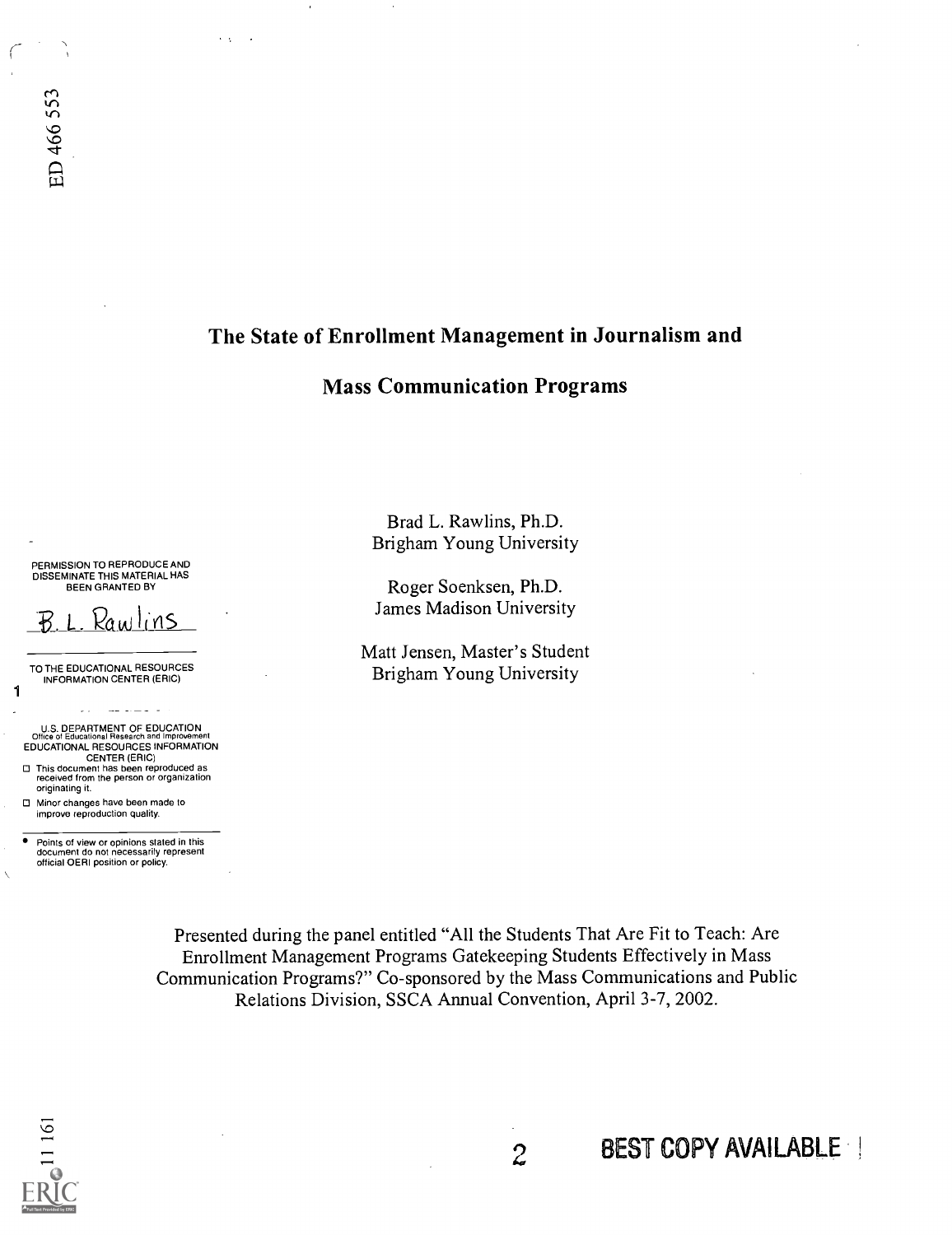Undergraduate interest in journalism and mass communications programs continues to grow. But resources to accommodate growing enrollments often lags behind. This has forced some programs to incorporate limited enrollment strategies. Some of these strategies are very open such as a selective admissions policy, while others are more inconspicuous, such as changing degree requirements from a B.S. to a B.A. This paper provides a brief overview of enrollment management strategies. The paper concludes that a larger national study should be conducted to investigate the how, why, when, and where of enrollment management in mass communication programs.

### Undergraduate Growth

After four years of moderate growth, undergraduate enrollments in journalism and mass communication programs increased dramatically in the year 2000. Total enrollments were up by 11.6% over 1999, and same unit enrollments were up  $8.5\%$ <sup>1</sup> Prior to that, growth from 1996-98 was modest, with 2.3% increase between 1996-97, and 5.7% increase between  $1997-98.<sup>2</sup>$  From 1994 to 2000, undergraduate enrollment in journalism and mass communication programs increased from 128,798 to 168,254 (31%). Part of this is attributed to the growth in programs, from 425 in 1995 to 459 in 2000 (8%). But, as indicated above, much of the growth has been within existing programs. The number of degrees granted is noticeably lagging behind the growth in enrollment,

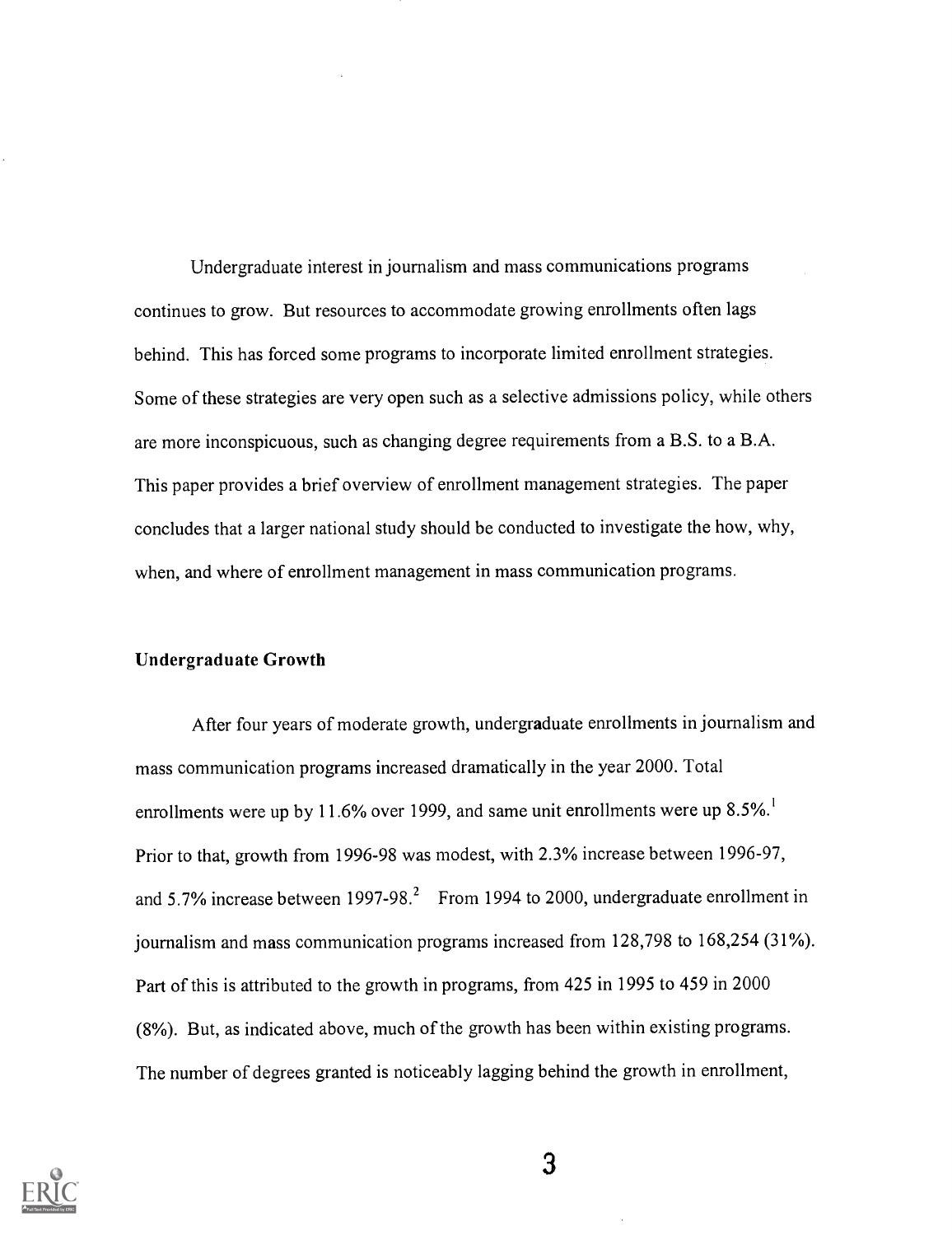from 32,847 in 1994 to 38,294 in 2000 (17%). The 2000 annual survey of enrollment and degrees awarded projected continued growth in undergraduate journalism and mass communication enrollments.<sup>3</sup> The growth begs the question of how programs will deal with the increased enrollments if resources do not follow. For many programs, the answer has been selective admission policies.

## Review of Entrance Requirements

Oukrop, Brown and Parsons conducted the most comprehensive study of entrance requirements. A number of specific strategies were investigated and compared to a study conducted in 1977. The authors concluded that enrollment management techniques had become more commonplace by 1997.<sup>4</sup>

Starting in the mid-1970s, a number of programs began to include language exams as an entrance requirement to the program or into a required course. In. 1977, 27% of mass communication programs required a language skill exam as part of the requirements. By 1997, that number had increased to 31%. By establishing a baseline level of skills for incoming majors, colleges could avoid remedial instruction and limit the number of majors that an overworked and financially strapped department would have to handle. No evidence has been presented that performance on specific language skill exams predicts success in the mass communication programs.

A second common technique has been to establish a minimum grade point average for admission into the major. This mechanism grew in popularity from 4% of surveyed schools in 1977 to 39% in 1997. Many programs link entrance to a student's performance in a specific class or set of classes. It would appear that a minimum GPA in

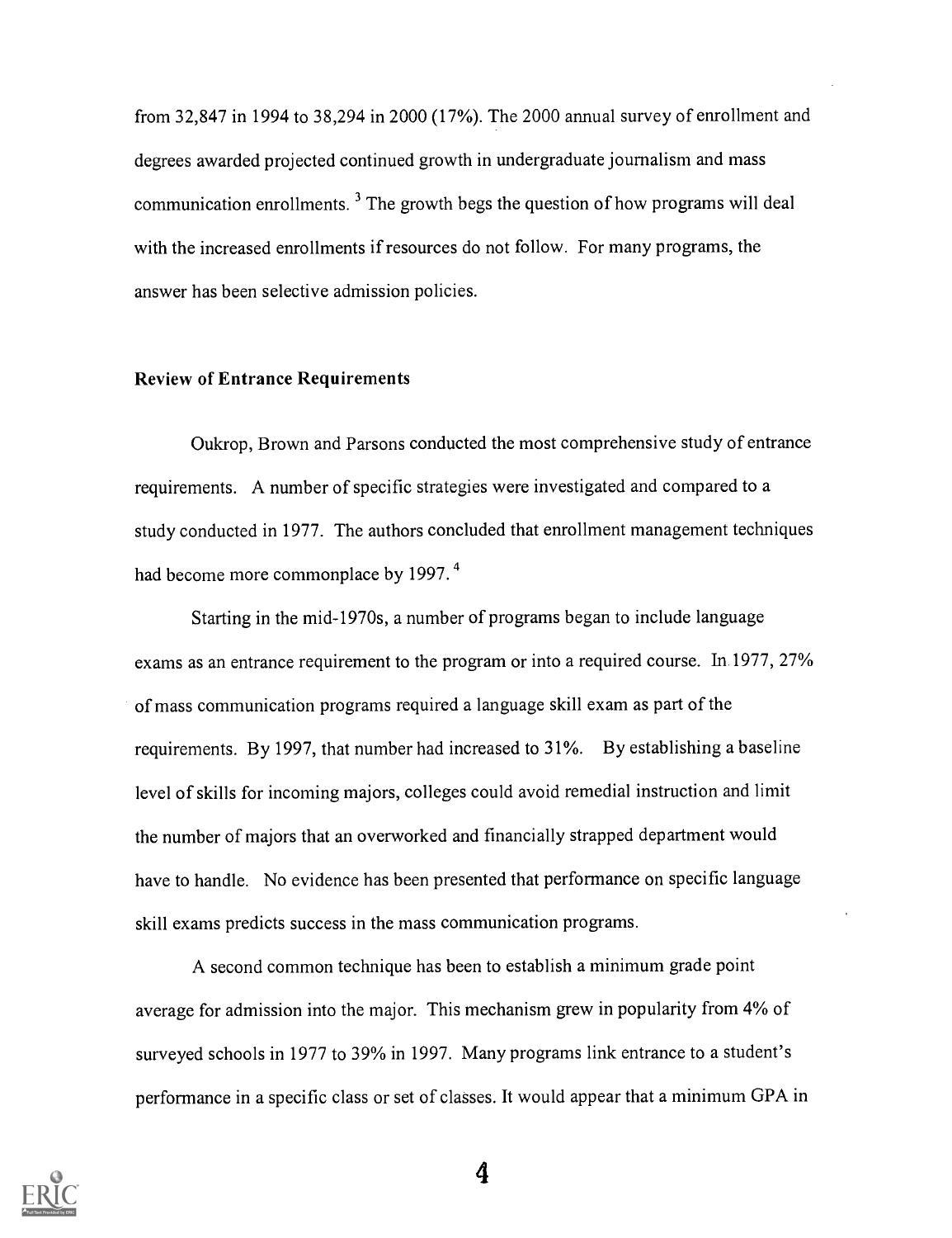the introductory course would regulate enrollment to some degree, if the instructor graded on a normal curve. Other programs have linked performance to writing and grammar classes as the test for admission to the mass communication program. A third GPA approach has been to set criteria applied to the cumulative average of students applying to the major. These approaches use the strategy of selecting students who have a successful academic track record. However, they fail to take into consideration that a series of multiple choice exams on journalism history are not a very meaningful measure of a student's potential success in a program. Also, these approaches fail to factor the varying difficulty of the curricula selected by students or recognize the value of the more recent performance of a student who has truly "found the right major" after a prior academic nightmare. As a screening mechanism, the use of the GPA in any form is suspect to the problems of grade inflation that permeates colleges across the country. Merit pay for faculty may also be a contributing factor, as it may lead to faculty members placating students in order to receive high student evaluations.

Yet another mechanism to regulate enrollment is to set a minimum number of credit hours before admission into the mass communication program. Oukrop et al found that 22% of universities surveyed in 1997 employ this procedure in enrollment management. It would seem this approach merely delays the enrollment of some students rather than acts as a true management device.

Another approach that has been used at times is to require a BA rather than a BS degree. Usually this method is developed under the pedagogical motive of wanting mass communication students to appreciate diversity and become more culturally sensitive. In

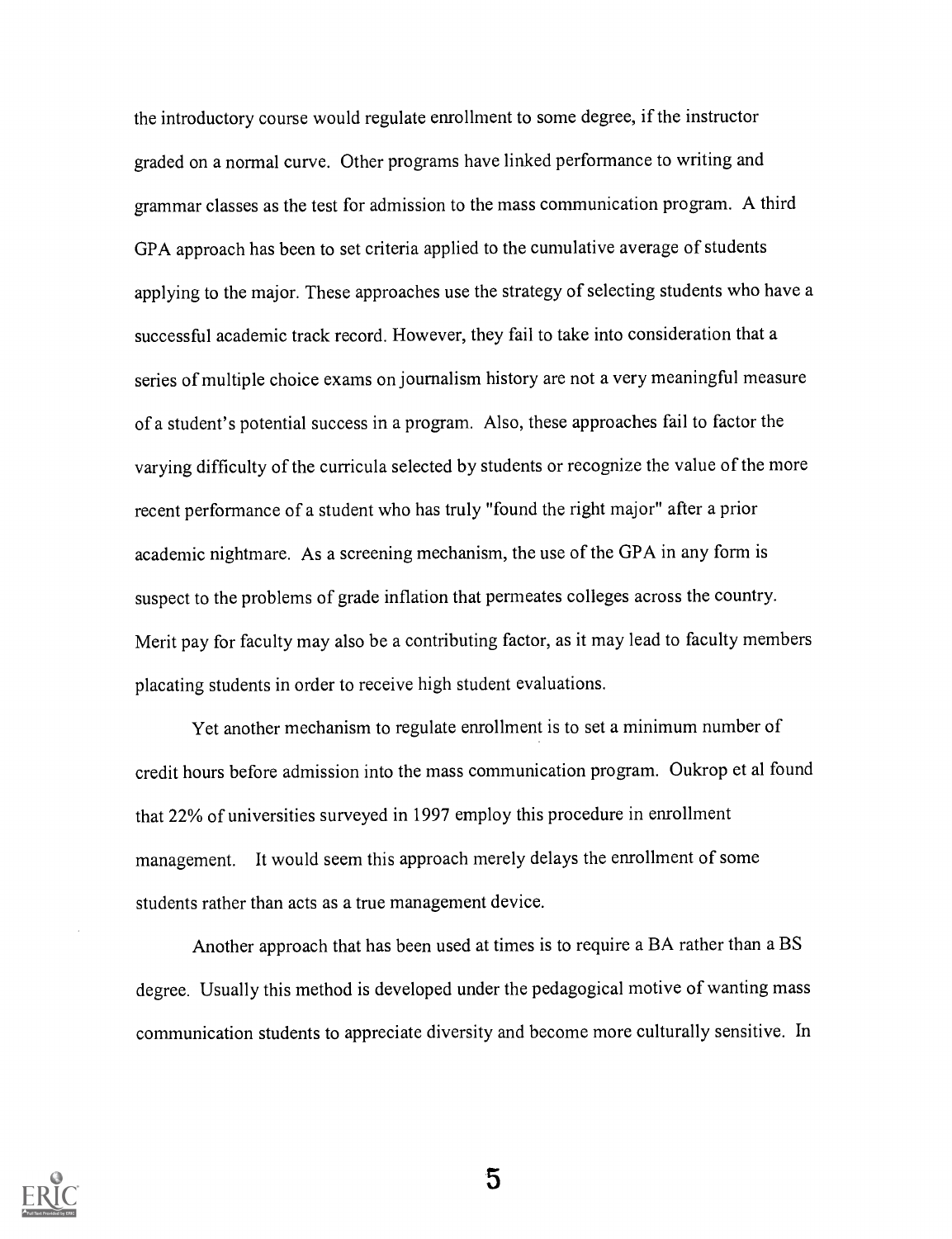reality when you talk to faculty members "off the record," the real motivation would appear to be the reduction of the number of students a program has to deal with.

#### One Program's Answer to the Problem

Over the last three years, James Madison University has embarked on an admission testing procedure that combines some of the aspects of the mechanisms reported above with some variations. Any student who wants to become a major in the School of Media Arts & Design (SMAD) must declare Pre-SMAD as a second major (they may have a content area as a first major or be classified as undeclared) and enroll in our introductory course. In the third week of class, a testing day is announced and students receive a ticket to a computer lab in the department.

The student will take a battery of five tests, consisting of a language skill test, a timed writing prompt, a multiple choice computer knowledge section, a Web page critique and a layout & design exercise. The student is given 90 minutes to take this exam. It is saved to a server and printed out for review by the faculty. The final step in the process is for the student to complete paperwork (copy of a transcript, declaration of major, change of major form and school registration card) and hand it in by the second Friday in February to our main office to be officially considered for admission. Faculty then review each completed application comparing scores on each segment of the admission test and the transcript of each applicant to that concentration. Faculty select the successful candidates according to a predetermined number that each program in the school can handle. Each student indicates three areas of concentration they would be interested in, and we can usually place those students who qualify for admission into

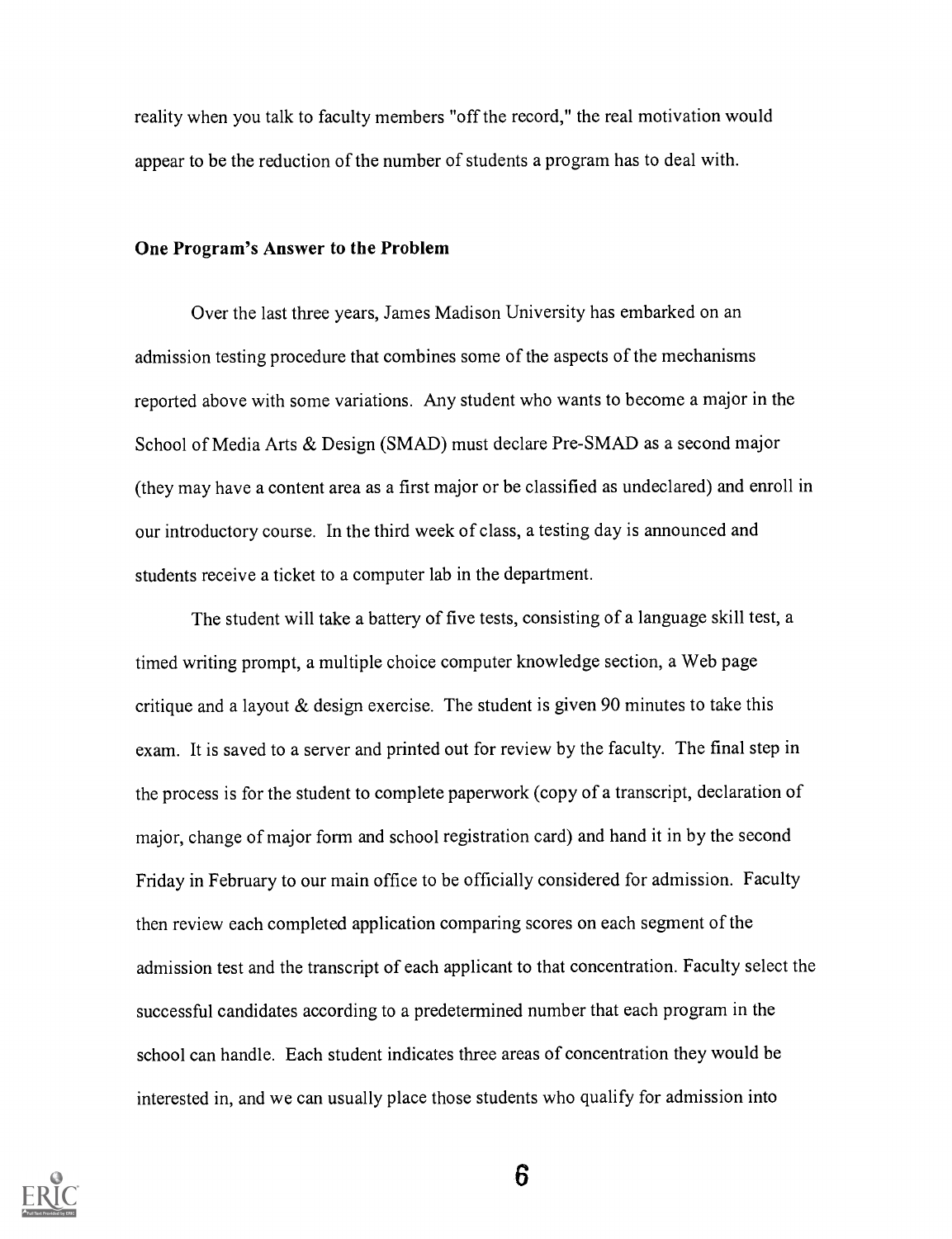his/her first or second choice. This year 78% of those who completed the process were admitted.

It is important to note the JMU model has not been problem-free. In fact, its problems are similar to the pressures found in other selective admission programs by Oukrop et al: "the hassle of administering the test, the failure of the test to be a good predictor of success in the program, [and] student opposition to such a requirement  $\dots$ ."  $<sup>5</sup>$ Some faculty have complained about the huge investment of faculty time in monitoring</sup> the test (twice a year) and reviewing the files. Others have expressed the fear that some creative students who simply don't test very well will not get into SMAD. In dealing with student complaints, our school chair meets with any student who did not get in to explain areas in which the student needs improvement. (Students can retake the admission test and reapply the following year if they so desire.) This is a huge cost in terms of his time. Additionally, there is a concern about performance of minority students on a standardized test for admission into SMAD. JMU has not compiled statistics on the number of students who are of minority heritage and fail to gain admission to SMAD.

Today, with funds by state legislatures being reduced and enrollment interest in mass communication programs growing, a trend towards pre-admission screening will likely continue to grow. A variety of mechanisms do exist to regulate the flow of enrollment into programs. We thought it would be interesting to see how other programs are managing their enrollment by looking at selective admission policies in undergraduate catalogs.



 $\overline{7}$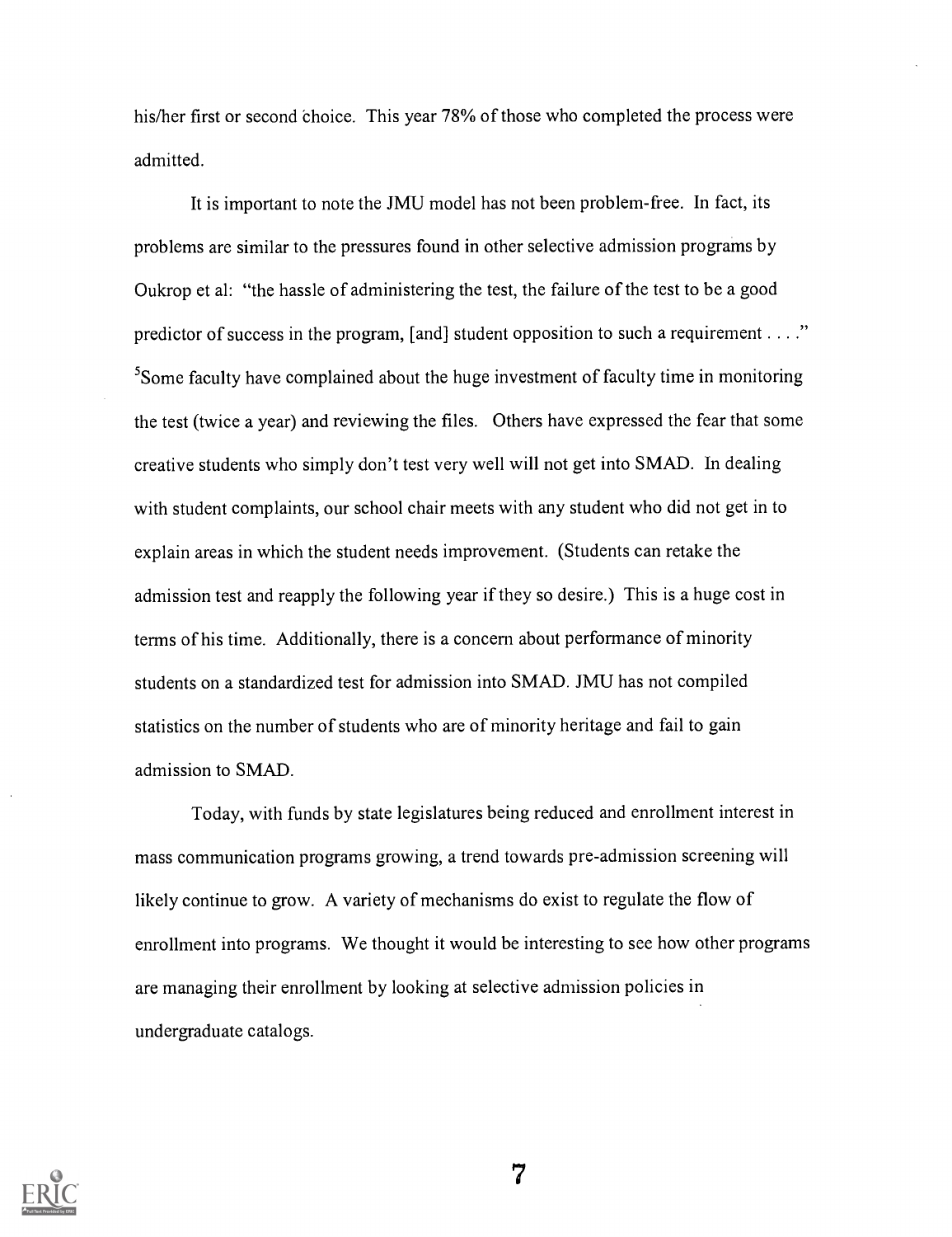## Selective Admission Policies as Identified in Undergraduate Catalogs

A content analysis of selective admission policies was conducted of 460 programs that offer courses in journalism or mass communication (to include courses in advertising, public relations, and broadcasting). This population includes all programs listed in the 2000 AEJMC directory and is supplemented with additional programs identified in the annual survey of enrollment and degrees awarded. The content analysis was conducted on the online undergraduate catalog of each school.

Seventeen percent of the catalogs identified having a selective admission policy for the communications program (77 of 460). A T-test analysis on the data showed that programs in larger colleges and larger programs were significantly more likely to have a selective admission policy. Programs with selective admission had a average college enrollment of 21,400 compared to 9,215 for programs without ( $t=10.12$ ,  $p < .0001$ ). The average size of a program with selective admission was 537 students whereas those without had 294 students (t=5.14,  $p$  <.0001). This seems to indicate that programs with large student populations use the admission policy as a way to control enrollments.

It was not uncommon for programs to identify more than one requirement as part of the admission process. The most frequent requirement was passing a prerequisite course or courses (62 of 79, 79.5%). Most of these programs required passing courses with at least a C (24 of 55, 43.6%), a C+ (15 of 55, 27.3%) or a B (6 of 55, 11%).

The second most common requirement was a minimum overall GPA (51 out of 77, 66%). The mean for the minimum overall GPA was about a 2.4 on a 4.0 scale. The GPA requirement most used was a 2.5 (20 of 49, 41%), followed by 2.0 (11 of 49, 22.4%). Eleven programs (22.4%) required a minimum GPA greater than 2.5, with three

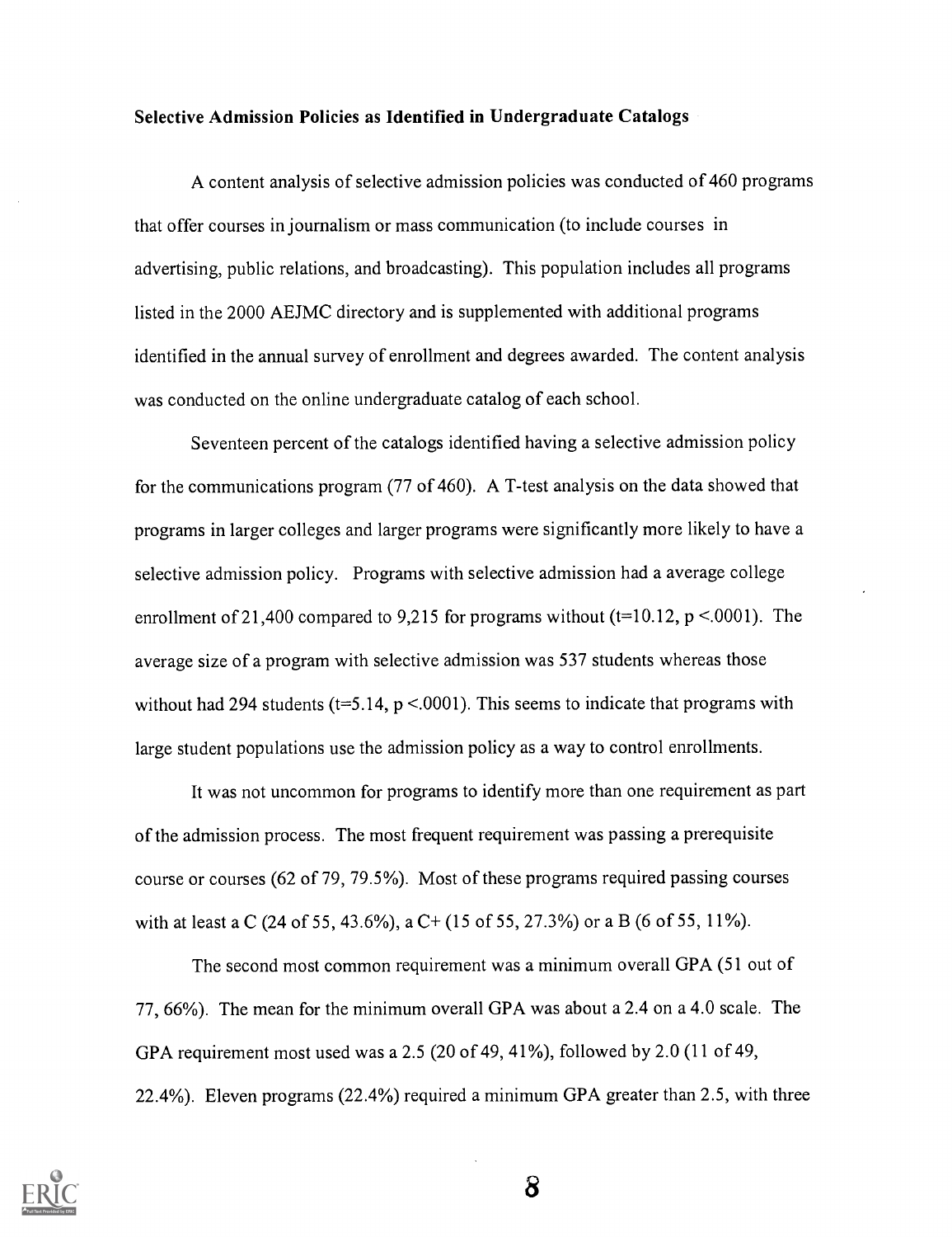programs requiring a 3.0. Nearly 59% of the programs required a minimum GPA in the major. Programs that required a minimum overall GPA were more likely to require a minimum GPA in the major (30 of 51, 58.8%). Surprisingly, the major minimum GPA mean (2.3) was lower than the overall minimum GPA mean. The most frequent major minimum GPA was a 2.0 (20 of 44, 45.5%), followed by 2.5 (10 of 44, 23%). Eight programs required a major GPA greater than a 2.5 (18%) with one programidentifying a minimum major GPA of 3.2. An Analysis of Variance showed that programs identifying themselves with the name "mass communication" had significantly higher major GPA requirements (mean=2.64) than did programs that labeling themselves "journalism" (mean=2.19) or "communication" (mean=2.27) ( $F=4.7$ ,  $p < 02$ , Scheffe Post Hoc).

Other selective admissions requirements included the following: filing an application to the major (12 of 77, 15.5%), passing a language skills exam (11 of 77, 14.3%), passing a typing test (9 of 77, 11.7%), passing and admissions test (7 of 77, 9%), and scores on a standardized test such as the ACT or SAT (6 of 77, 8%).

### Limitations of Study and Need for Further Research

It is very likely that this study does not provide a comprehensive look at measures being used to manage enrollments because it is limited to the information available on online undergraduate catalogs. Some of the information is probably outdated. Some programs may not list their selective admission policy in the catalog. Other programs may be engaging limited enrollment strategies other than selective admissions, such as changing degree requirements from a B.S. to a B.A.

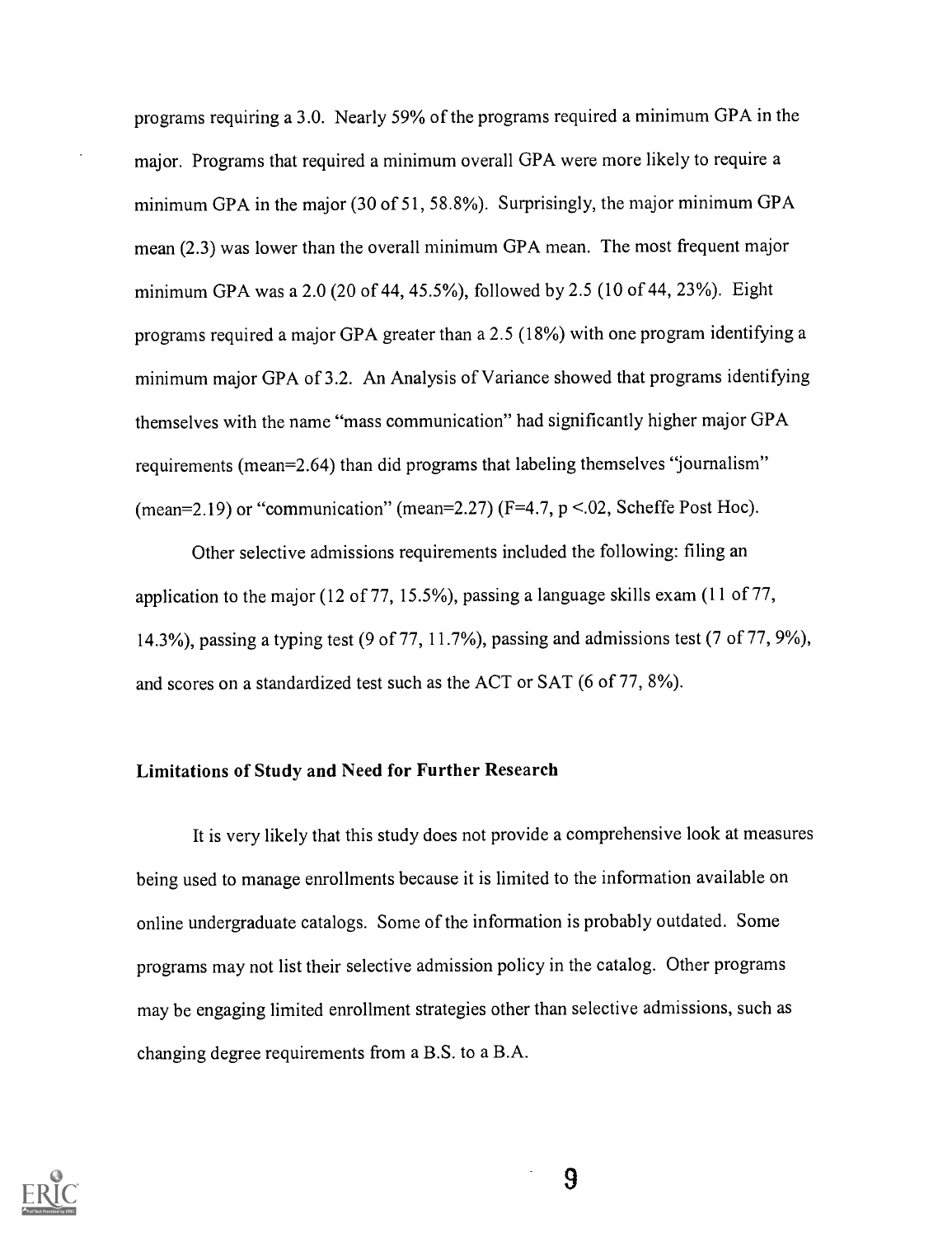The study also does not look at what has motivated these programs to develop selective admission strategies. It is assumed that enrollment management is one reason, but there are bound to be others such as enhancing the quality of students in the program. There are other qualitative issues that could be explored about the use of enrollment management strategies that are not explained by this study. Finally, the study does not explore whether selective admissions policies are on the rise or the decline.

It is proposed that a survey needs to be conducted to get a better picture of the current status of enrollment management and how selective admissions policies contribute to program strategy. Included is a preliminary list of possible questions that could be explored with the survey. Please share any other ideas you might have with the authors.



<sup>&</sup>lt;sup>1</sup> Becker, Vlad, Huh, & Prine "Annual enrollment report number of students studying journalism and mass communication at all-time high." Journalism and Mass Communication Educator, Vol. 56, No. 3, Autumn 2001, pp. 28-60.

<sup>&</sup>lt;sup>2</sup> Becker, Kisicki, Hammatt, Lowrey, Shin, & Wilson, "Enrollment and degrees awarded continue 5-year growth trend." Journalism and Mass Communication Educator, Vol. 54, No. 3, Autumn 1999, pp. 5-22; and Becker, Kisicki, Lowrey, Prine, & Punathambekar, "Undergrad enrollments level off, graduate education declines." Journalism and Mass Communication Educator, Vol. 55, No. 3, Autumn 2000, pp. 68- 80.

<sup>&</sup>lt;sup>3</sup> Becker, Vlad, et al.

<sup>&</sup>lt;sup>4</sup> Oukrop, Brown, & Parsons, "Language exams and entrance requirements: A 20-year update." Journalism and Mass Communication Educator, Vol. 53, No. 2, Summer 1998, pp. 40-44. 5 Oukrop et al, pp. 42-43.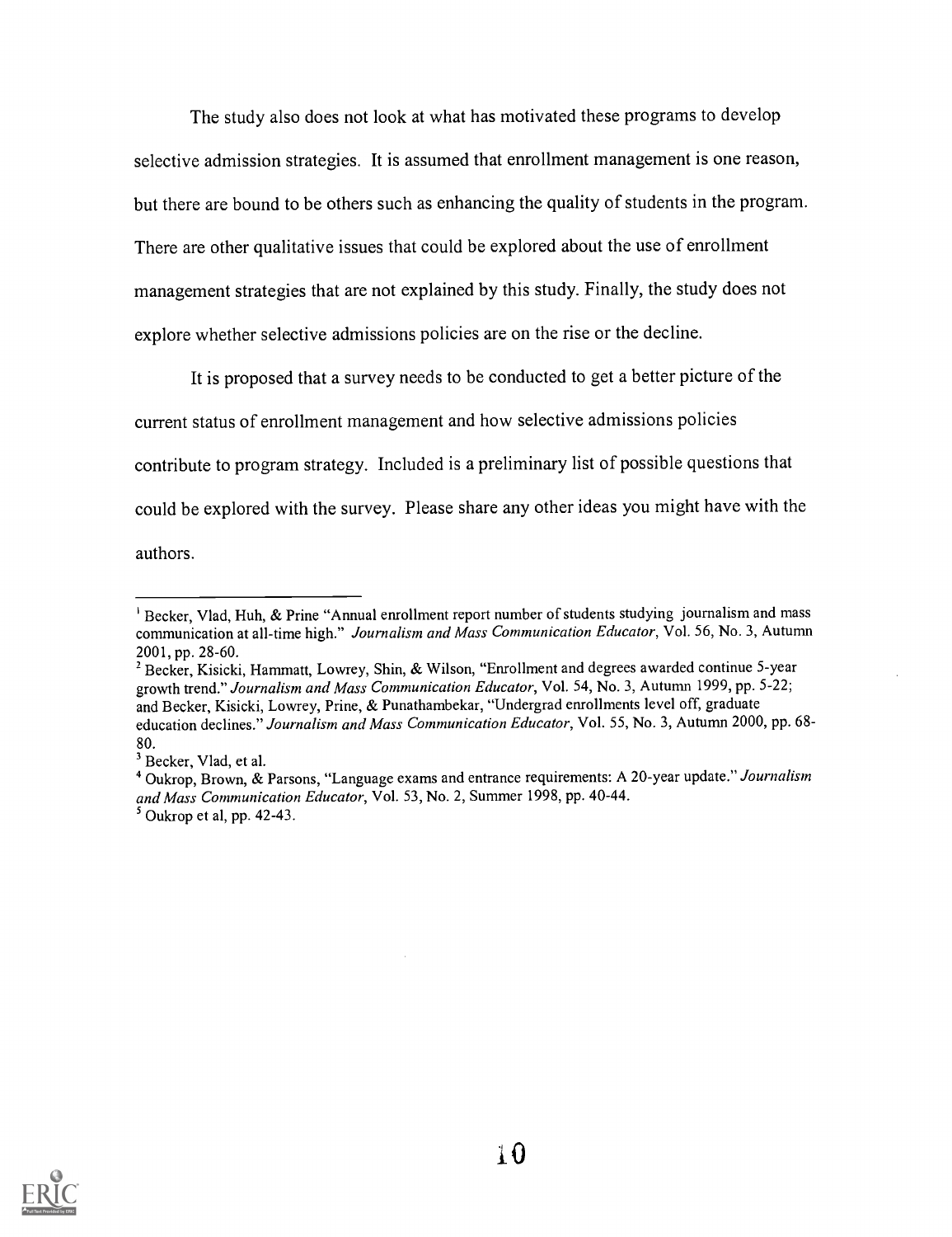ERIC REC Submistiom Rapioduction Release-Form

CS 511 161



U.S. Department of. Education Office of Educational Research and Improvement (OERI) National Library of Education (NLE) Educational Resources Information Center (ERIC) Reproduction Release (Specific Document)



#### 1. DOCUMENT IDENTIFICATION:

| $\sqrt{\text{Table}}$<br>State of Enrollment management in Journalism & Mass C | Proarams<br><b>AMM</b>                       |
|--------------------------------------------------------------------------------|----------------------------------------------|
| Author(s):<br>Roger Soentsen<br>Rawline<br>n utt<br>Jensen                     |                                              |
| Corporate Source:                                                              | 2002<br><b>Publication Date:</b> $A\rho r$ . |

#### ii. REPRODUCTION RELEASE:

In order to disseminate as widely as possible timely and significant materials of interest to the educational community, documents announced in the monthly abstract journal of the ERIC system, Resources in Education (RIE), are usually made avuitable to users in microfiche. reproduced paper copy, and electronic media, and sold through the ERIC Document Reproduction Service (EDRS). Credit is given to the source of each document, and, if reproduction release is granted, one of the following

If permission is granted to reproduce and disseminate the identified document, please CHECK ONE of the following three options and sign in the indicated space following.

| The sample sticker shown below will be affixed<br>to all Level 1 documents                                                                                                                                                                                                                                                                                                                                                                                                                                                  | The sample sticker shown below will be affixed to all Level<br>2A ducuments                                                                                                              |  | The sample sticker shown below will be affixed to all Level<br>2B documents |                                                                                                    |  |  |
|-----------------------------------------------------------------------------------------------------------------------------------------------------------------------------------------------------------------------------------------------------------------------------------------------------------------------------------------------------------------------------------------------------------------------------------------------------------------------------------------------------------------------------|------------------------------------------------------------------------------------------------------------------------------------------------------------------------------------------|--|-----------------------------------------------------------------------------|----------------------------------------------------------------------------------------------------|--|--|
| PERMISSION TO REPRODUCE AND<br>DISSEMINATE THIS MATERIAL HAS<br>BEEN GRAN LED BY                                                                                                                                                                                                                                                                                                                                                                                                                                            | PERMISSIÓN TO REPRODUCE AND<br>DISSEMINATE THIS MATERIAL IN<br>MICROFICHE, AND IN FLECTRONIC MEDIA<br>FOR ERIC COLLECTION SUBSCRIBERS ONLY.<br>HAS BEEN GRAN <b>TED</b> BY               |  |                                                                             | PERMISSION TO REPRODUCE AND<br>DISSEMINATE THIS MATERIAL IN<br>MICROFICHE ONLY HAS BEEN GRANTED BY |  |  |
|                                                                                                                                                                                                                                                                                                                                                                                                                                                                                                                             |                                                                                                                                                                                          |  |                                                                             |                                                                                                    |  |  |
| TO THE EDUCATIONAL RESOURCES<br><b>INFORMATION CENTER (ERIC)</b>                                                                                                                                                                                                                                                                                                                                                                                                                                                            | TO THE EDUCATIONAL RESOURCES<br><b>INFORMATION CENTER (ERIC)</b>                                                                                                                         |  | TO THE EDUCATIONAL RESOURCES<br>INFORMATION CENTER (ERIC)                   |                                                                                                    |  |  |
| Lovel 1                                                                                                                                                                                                                                                                                                                                                                                                                                                                                                                     | Level 2A                                                                                                                                                                                 |  | Level 2B                                                                    |                                                                                                    |  |  |
|                                                                                                                                                                                                                                                                                                                                                                                                                                                                                                                             |                                                                                                                                                                                          |  |                                                                             |                                                                                                    |  |  |
| Check hare for Level 1 release, permitting<br>Check has for Level 2A release, permitting reproduction and<br>reproduction and dissemination in microfiche or<br>dissemination in microfiche and in electronic media for ERIC<br>other ERIC archival media (e.g. electronic) and<br>archival collection subscribers only<br>paper copy.                                                                                                                                                                                      |                                                                                                                                                                                          |  |                                                                             | Check here for Level 2B roloase, permitting reproduction and<br>dissemination in microfiche only   |  |  |
|                                                                                                                                                                                                                                                                                                                                                                                                                                                                                                                             | Documents will be processed as indicated provided reproduction quality parmits.<br>If permission to reproduce is granted, but no box is checked, documents will be processed at Level 1. |  |                                                                             |                                                                                                    |  |  |
| It hereby grant to the Educational Resources Information Center (ERIC) nonexclusive permission to reproduce and disseminate this document as indicated above.<br>Reproduction from the ERIC microfiche, or electronic media by persons other than ERIC employees and its system contractors requires permission from the copyright<br>holder. Exception is made for non-profit reproduction by libraries and other service agencies to satisfy information needs of educators in response to discrete<br><i>inquiries</i> . |                                                                                                                                                                                          |  |                                                                             |                                                                                                    |  |  |
| Signature                                                                                                                                                                                                                                                                                                                                                                                                                                                                                                                   | Printed Nature/Position/Title: Brad L. Rawlins                                                                                                                                           |  |                                                                             |                                                                                                    |  |  |
| Organization/Address.<br>Brigham Young University<br>$5509$ HFAE4602                                                                                                                                                                                                                                                                                                                                                                                                                                                        | Telephone: 801-422-1697                                                                                                                                                                  |  | <u> 1. 801 - 422 - 0160</u>                                                 |                                                                                                    |  |  |
|                                                                                                                                                                                                                                                                                                                                                                                                                                                                                                                             |                                                                                                                                                                                          |  |                                                                             |                                                                                                    |  |  |

If permission to reproduce is not granted to ERIC, or, if you wish ERIC to cite the availability of the document from another source, please provide the following information regarding the availability of the document. (ERIC will not announce a document unless it is publicly available. and a dependable source can be specified. Cuntributors should also be aware that ERIC selection criteria are significantly more stringent for documents that cannot be made available through EDRS.)

| ______<br>Publisher/Distributor:<br>. |  | --- |     | ---<br><b>The Company's Company's Company's</b> |  |
|---------------------------------------|--|-----|-----|-------------------------------------------------|--|
| Address:                              |  |     | $-$ | مستحدث فاستعاده                                 |  |

http://eric.indiana.edu/www/submit/release.shtml



1 $A = \sqrt{1 + \frac{1}{2}}$